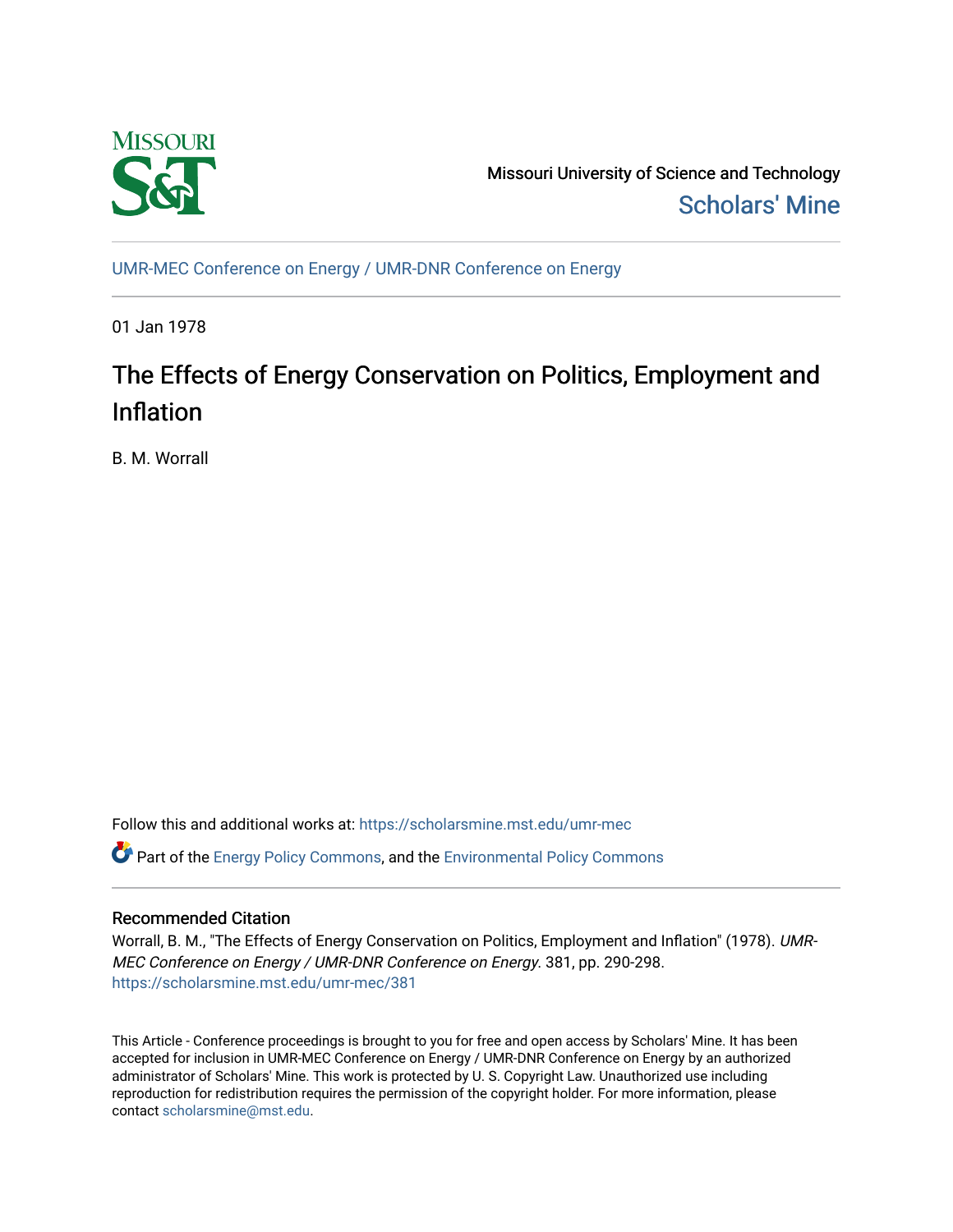## **THE EFFECTS OF ENERGY CONSERVATION ON POLITICS**

#### EMPLOYMENT AND INFLATION

B. M. Worrall Nova Scotia Technical College Halifax, Nova Scotia, Canada

## **Abstract**

The main tenet of this paper is that up to this time there has in fact been little incentive for consumers to conserve energy. An analysis of the three main types of energy user (industry, transportation and residential) and the ways in which energy may be conserved will show that the political action and legislation necessary for conservation would fail in our democratic society. It will be illustrated that a sudden decrease in energy consumption will cause any or all of the following to occur:- government revenues will fall, unemployment increase, companies go bankrupt, and an increase in prices. The final conclusion is in fact that we will only conserve energy when by economic necessity we have to and that time has not yet arrived.

"It is a far, far better thing that I do, than I have ever done, it is a far, far better rest that I go to than I have ever known.

Sydney Carton\*

## PROLOGUE

On Thursday, October 7th, 1976, a chartered DC8 jetliner flew across the Atlantic Ocean from London, England, to Halifax, Nova Scotia, at a cost rumored to be \$18,000. The passengers were two elderly ladies and two dogs.

#### 1. INTRODUCTION

The time that man has existed on earth can be represented by a small cloud in the sky. A man's life can be represented by one drop of water in the cloud. It is against this background that we have to look at the role of energy conservation and the role of mankind in the future life of the earth. Decisions based within this "one" drop of water can decide the future of man, whether the cloud can continue to grow or disappear into the aeons.

No matter which way you look at it our utilisation and sources of energy will have change. Within a space of 350 years we will have exhausted the reserves of fossil fuels which took some 350 million years to make. It matters little whether or not these resources can be husbanded for another 1,000 years, and even this time span which appears huge to us is virtually insignificant in the 500,000 or so years that our species has existed on earth.

We may ask ourselves why in the space of 350 years we will have consumed most of these resources. The answer is that mankind has an inquisitive mind and he wants to find an application for that knowledge which he has acquired, to have abetter life and to greed. The development of our scientific, technological and medical knowledge has enabled the human population to mushroom with exponential growth. We now have to expend large amounts of energy to maintain this population in a healthy state. We are often familiar with the fact that starvation and malnutrition is affecting an ever increasing number of people but the converse also applies that never have so many people been so well fed although this proportion of the world's population is falling.

You do not get something for nothing. The efforts to support the population at an ever increasing standard of living has led to undesirable side effects: pollution, removal of our best agricultural land for housing and for the good life . In our race to extract resources we have practiced poor conservation, e.g., "flaring" off of waste natural gas. It was once estimated that if 10% of the natural gas flared off from oil wells was used to make fertiliser, it would be sufficient to cause a "green" revolution in the underdeveloped countries. Unfortunately these countries cannot afford the fertiliser anyway but, even if they could, it would also lead to a greater population and the subsequent vicious circle of trying to grow enough food to feed an ever increasing population.

We cannot talk of energy conservation in a vacuum . Energy i

Charles Dickens, "A Tale of Two C ities" .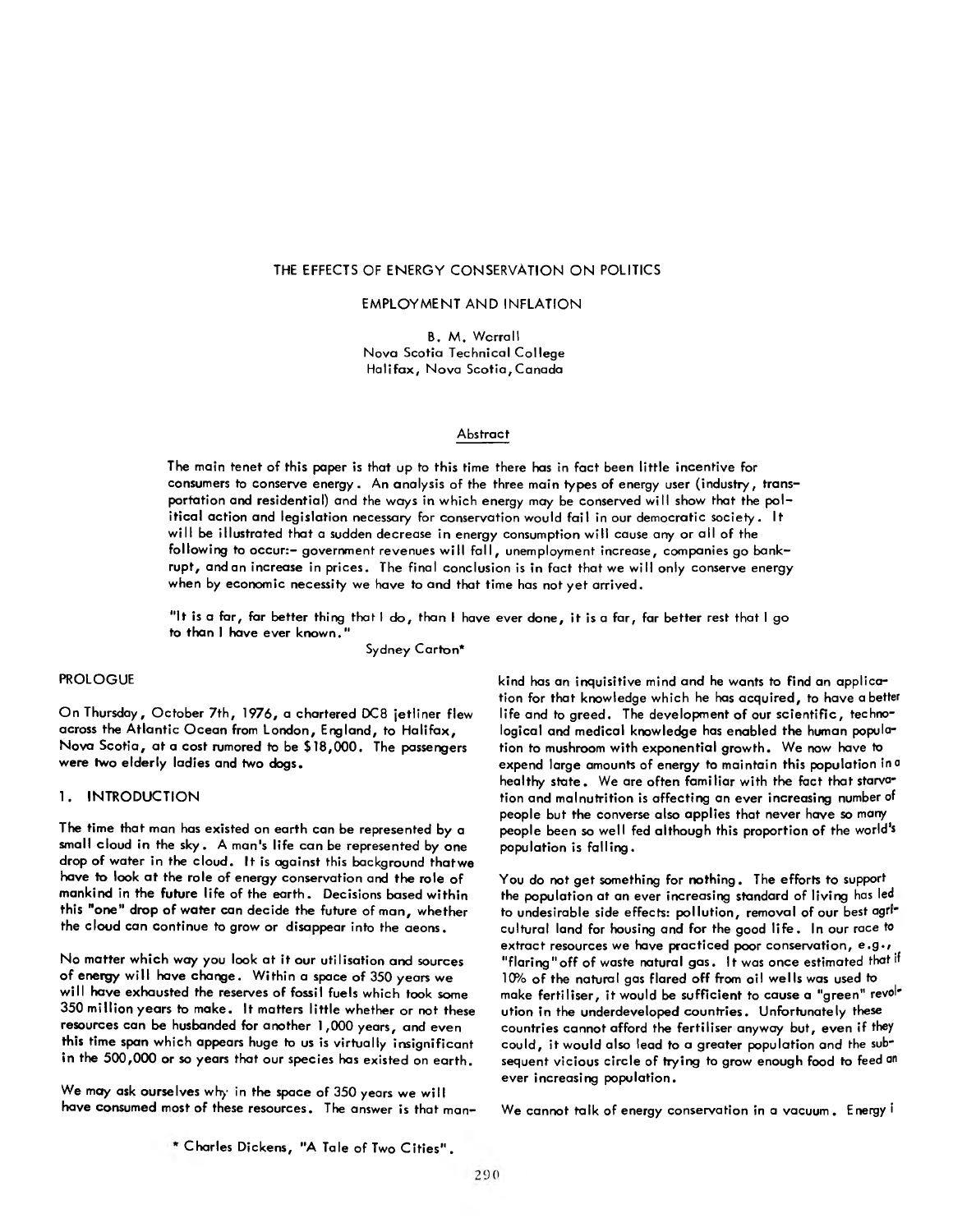utilised by our system. We have to consider how. this system can be designed and organised so that energy can be efficiently utilised. Energy is the "vital" force or component of the system which cannot exist without large inputs of energy. There are two sources of energy: nuclear fusion and gravitational forces and all other sources are derived from these two. The system should be designed so that it uses these two sources.

In considering energy conservation, one has to consider both the decision and the time horizon over which the decision maker is basing a decision. The basic system design and policies have to be made by governments and w illingly carried out by the population. In a democracy the legislators in power base their decisions on how to get elected in the next election, not on what is necessari ly good for the country and for the people. For people there are two time horizons and the first or basic decision is based on immediate needs such as eating and having a good time and a longer time horizon based on the total welfare of the family . The second time horizon is about 60 years and is limited to the welfare of grand-children as most of us do not live to see great-grand children and by and large what we do not see we do not care about.

It is in the above context that we have to look at decisions on energy conservation. A great deal of energy and conversation has been expended to explain the need for energy conservation. In fact there has been up to this time very little incentive for consumers to conserve energy. We have become conditioned by the pontifications of governments, scientists and engineers about impending energy shortages and price increases and as most of us are disinterested we quickly learn to accept price increases and we can see no evidence of shortages. The reason is that our time horizon for decision making is too small and the cost of energy is too small compared to other costs of living to raise our ire.

The design of the system is the responsibility of governments and they have to market and sell the design to the people whom they represent. The Governments have completely negated their responsibility for system design and have instead applied a "band aid" philosophy to components of the system. This has arisen because we as a people would vote the government out of office if it tinkered too seriously with the present system. Furthermore most people fail to see any real evidence of an impending energy crisis or a need for energy conservation. If energy conservation was being tackled seriously we should ban unnecessary energy consuming devices such as private heated swimming pools. Is street lighting from 12:00 p.m. to 7:00 a.m. necessary? Should we not ban pilot lights on natural gas applicances as the State ofCalifornia is proposing to do. Do we really need heavy recreational vehicles requiring heavy cars to pull them? An example of a "Band-Aid" can be found in the publication "100 ways to save energy and money in the home"(T), one of which is to buy milk in returnable bottles, which is impossible in Halifax os bottles were phased out some years ago not because the customer did not want them but because the dairy favored plastic/ cardboard mi Ik cartons.

Let us now turn and look at the design of the system . The three inter-relating components we shall look at are housing, transportation and industry. A decision that is made on any of these three will have long lasting affects, i . e . , a time horizon of 50- 100 years. We will show that governments do not want energy consumption to drop but only want the rate of growth to decrease °ralternatively for new "cheap" energy sources to be found. It will be illustrated that a sudden decrease in energy consumption will cause any or all of the following to incur: government revenues will fall, unemployment increase, companies go bankrupt, and an increase in prices. The final conclusion will in fact be that we will only conserve energy when by economic necessity we have to and that time has not come yet.

## 2. ENERGY CONSERVATION IN HOUSING

There are approximately 7 million houses in Canada\* and we are currently building them at the rate of 200,000-250,000 a year. The building program in the next 10 years will represent around 25% of the houses or residence units in the country. The housing component is unique in that policy on housing will affect the transportation and industrial components. Energy conservation in houses is governed by

- (1) Design standards,
- Planning regulations,
- (3) Social desires.

Planning regulations although dependent upon the local community and social desires generally encourage the building of larger residences and consumption of larger amounts of land than are really necessary.

There are three ways in which design standards can be used to foster energy conservation, viz.,

- (1) Upgrading insulation standards,
- (2) Changing structural design standards,
- (3) Geographic or directional orientation of houses.

Although insulation standards are changing, very little attention has been paid to the other two areas.

Although the problem of changing design standards is complicated, there is a great deal of knowledge available which could be incorporated in design standards. First it is impossible to have a single design standard for the whole of North America, as in the Southern U.S.A. the major criterion will be keeping heat out, while in the Northern U.S.A. and Canada the major emphasis is on retaining heat in the building. Secondly, a typical house design, which, apart from cosmetic changes, will have an identical appearance whether it faces North, South, East or West, should be changed so that it takes advantage of the prevailing climate and the direction the house faces. Thirdly, the structural design standards can be changed at little or no extra cost so that new heating systems such as solar heating can replace existing systems economically when they become commercially feasible. The fact that little or no work is being done in these areas mean that our children and grandchildren will inherit these houses (25% of the total) for the next 50-100 years.

We have to ask ourselves what kind of a house do we really need? In this day of decreasing family size , we do not really need a house greater than 1100-1200 square feet, which w ill provide three bedrooms, living room, dining room, kitchen and bathroom. The house is often in fact 2200-2400 sq. ft. as most residences are perched on top of a basement of equal size . We do not need houses larger than this, but the larger houses of the policy makers provide a target for the rest of us. The first policy is to determine the maximum size of house allowable. There is no need to outlaw large houses, just make them very

<sup>\*</sup>The comparable figure for the U.S.A. for activities of this kind is approximately 10 times the Canadian figure.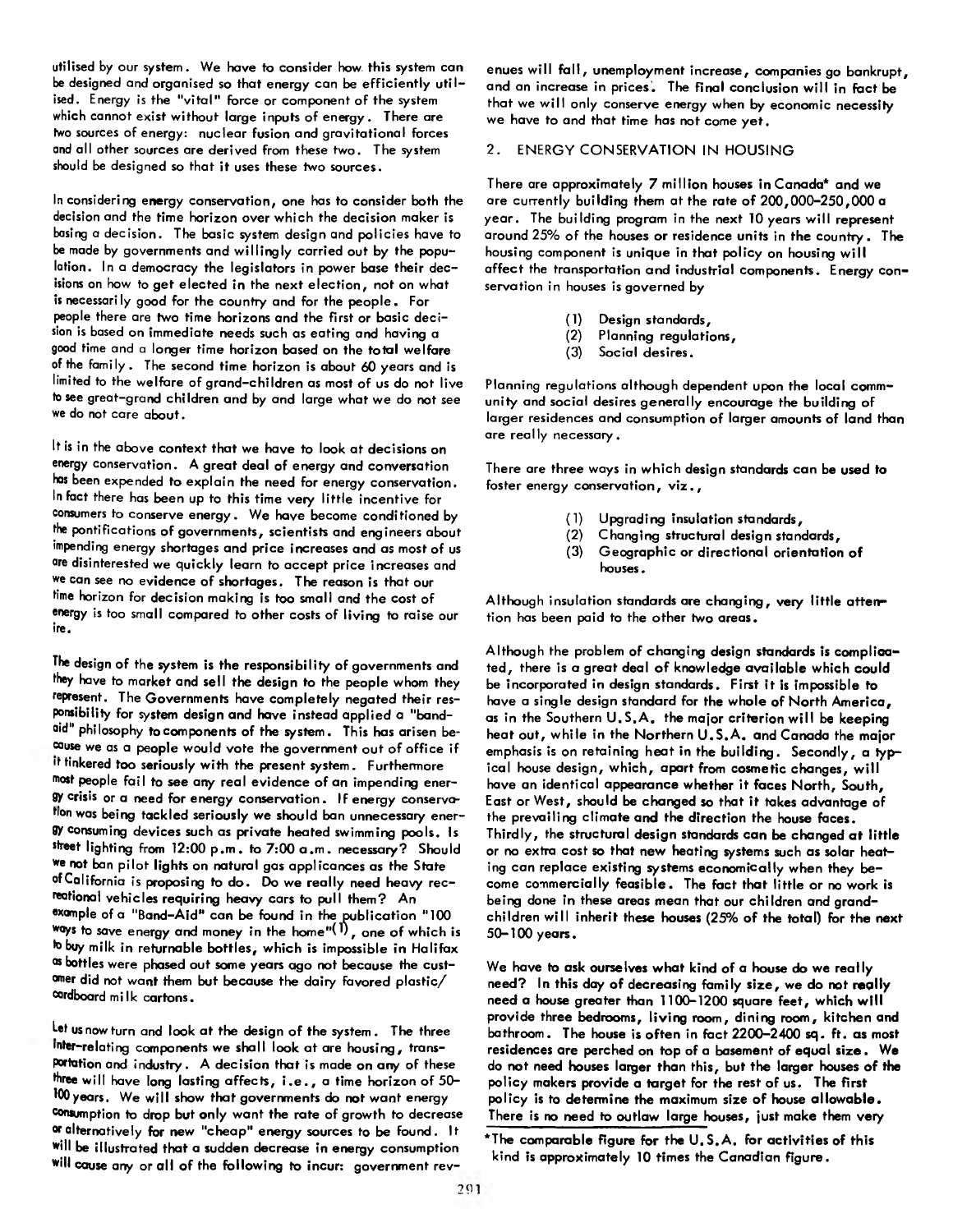expensive both initially and on a continuing basis. We should encourage the rehabilitation of large houses, 2000 sq . ft. or more, into more than one residence unit. These changes could easily be achieved by either direct legislation or indirectly by fiscal policy.

Let us now turn to energy conservation in houses. The houses or residence units being considered will be a single story 1160 (29x 40) sq. ft. and a two storey  $1200 (2 \times 20 \times 40)$  sq. ft. The two storey house requires about another 40 sq. ft. because of stairwells to have the same effective living area. Heated garages should be banned. The ratio of heat loss for the single storey and two storey house with R-32 insulation in the ceiling and R-14 in walls is shown in Table 1.

Table 1. Ratio of Heat Loss in Single and Two Storey Buildings (R-32 in Ceiling, R-14 in WalIs)

|                 | Single Storey | <b>Two Storey</b> |
|-----------------|---------------|-------------------|
| <b>Basement</b> | 9.4%          | 9.1%              |
| Walls           | 53.9%         | 78.1%             |
| Ceiling         | 24.8%         | 12.8%             |
| <b>TOTAL</b>    | 88.1%         | 100.0%            |

It would appear at first sight that the two storey house is less economical than the single storey. However if the walls are insulated to R-20 standards the situation changes. This can be achieved by using 2 by 6" frame construction instead of 2 by 4". The extra cost based on one quotation from a builders supply merchant for the single storey house is approximately \$361 .\* and \$525 for the two storey houses. These costs were based on the extra amount of wood used in the walls and an allowance of 15% for wastage and the difference in cost between the R-12 and R-20 insulation. The savings are shown in Table II . The two types of house now cost about the same to heat. It is assumed that the cost of labor to install the wood and insulation is the same as in the cheaper case. The payback period is approximately 6 years in the case of the single storey house and 5 years in the case of the two storey house. The increased cost is nothing compared to the purchase price of \$40,000-\$50,000.

Table II. Ratio of Heat Loss in Single and Two Storey Houses  $(R-32$  in ceiling,  $R-22$  in walls)

|                 | Single Storey | Two Storey |  |
|-----------------|---------------|------------|--|
| <b>Basement</b> | 9.4%          | 9.1%       |  |
| Walls           | 24.8%         | 49.7%      |  |
| Ceiling         | 34.3%         | 12.8%      |  |
| <b>TOTAL</b>    | 68.5%         | 71.6%      |  |

Reference unit: Two storey house (R-20 ceiling , R-12 walls) 100%

In the above discussion each house was considered as a separate unit. If we joined two houses together each house would lose one heat loss wall. This process can be repeated many times. The resulting savings are shown in Table III for standard R-32 ceiling and R-14 walls. The adjoining walls are 29 ft. and 30 ft. respectively for one and two storey houses and a similar analysis \* is shown in Table IV for R-22 in walls.

By the time we reach 5 houses in a row the decrease is approximately 2% There is unfortunately a problem of acceptance of multiple or row housing by many people and a choice will have to be made between energy conservation (over 50%) and number of units in each block.

| Table III. Ratio of Heat Loss in Multi-Residence Units |
|--------------------------------------------------------|
| $(R-32$ in ceilings, $R-14$ in walls)                  |

|                 | One Unit        | 2 Units                  | 3 Units         | 4 Units | 5 Units         |
|-----------------|-----------------|--------------------------|-----------------|---------|-----------------|
|                 |                 | Single Storey            |                 |         |                 |
| <b>Basement</b> | 9               | 8                        |                 |         | 6               |
| Walls           | 54              | 43                       | 39              | 37      | 36              |
| Ceiling         | $\overline{25}$ | $\overline{25}$          | $\overline{25}$ | 25      | $\overline{25}$ |
| TOTAL           | 88              | $\overline{\mathbf{26}}$ |                 | 69      | $\frac{67}{1}$  |
|                 |                 | <b>Two Storey</b>        |                 |         |                 |
| <b>Basement</b> | 9               | 6                        | 5               | 5       | 5               |
| Walls           | 78              | 55                       | 14              | 43      | 41              |
| Ceiling         | 13              | $\frac{13}{1}$           | $\overline{13}$ | 13      | $\frac{13}{2}$  |
| <b>TOTAL</b>    | 100             | $\overline{24}$          | <u>რ</u>        | 61      | 59              |
|                 |                 |                          |                 |         |                 |

## Table IV. Ratio of Heat Loss in Multi-Residence Units (R-20 Insu lation)

|                 | One Unit         | 2 Units          | 3 Units         | 4 Units         | 5 Units         |
|-----------------|------------------|------------------|-----------------|-----------------|-----------------|
|                 |                  | Single Storey    |                 |                 |                 |
| <b>Basement</b> | 9                | 8                |                 |                 | 6               |
| Walls           | 34               | 27               | 25              | 24              | 23              |
| Ceiling         | $\overline{25}$  | $\overline{25}$  | $\frac{25}{1}$  | $\overline{25}$ | $\overline{25}$ |
| <b>TOTAL</b>    | $\underline{68}$ | $\underline{60}$ | $\overline{57}$ | $\frac{56}{1}$  | $\frac{54}{1}$  |
|                 |                  |                  | Two Storey      |                 |                 |
| <b>Basement</b> | 9                | 6                |                 | 5               | 5               |
| Walls           | 50               | 35               | 30              | 27              | 26              |
| Ceiling         | $\overline{13}$  | $\overline{13}$  | 13              | $\frac{13}{1}$  | $\overline{13}$ |
| <b>TOTAL</b>    | $\overline{r}$   | 54               | 48              | 45              | $\overline{44}$ |

Why should a homeowner conserve energy? What will make him do it? A typical 1200 sq. ft. house with *2 "* insulation in the ceiling and virtually no insulation in the walls consumes about 1,000 gallons of oil in Halifax and about 12,000 kilowatt hours of electrical energy per year. The total cost/year for energy is about \$1050 comprised of \$570 for oil and \$480 for electricity in Halifax. Taxes will cost about \$600-\$1200. Purchase costs will vary from \$45,000 to \$70,000 depending on location. Mortgage costs will therefore vary, around \$330-550/month exclusive of taxes. Food costs anywhere from \$40-\$ 100/week. It can be seen from the above figures that the direct cost of energy is only a small fraction (7-13%) of the rest of the housing costs. In fact the more costly the purchase price of the house the less visible incentive there is to insulate.

The above heating costs can be reduced by retrofitting the house with insulation. The cost of retrofitting the house to R-32 in ceilings and R-14 in walls is \$450 for the ceiling and for insulation in the walls \$880. The cost of insulation in the ceiling is \$450 for fibreglass (self fitted) and \$750 for blown mineral wool. If we invest this money @ 10% we will earn \$45 or \$75 per year. The savings on the house are estimated to be \$80 (1). The net savings are in fact only \$35 per year with fibreglass insulation and \$5 for mineral wool. For the walls the interest on investment of \$880 is \$88 and the savings are estimated to be \$142

 $*$  All costs are in Canadian dollars based on current Halifax prices. At the time of writing \$1 Canadian is equal to \$0.85 U.S.A.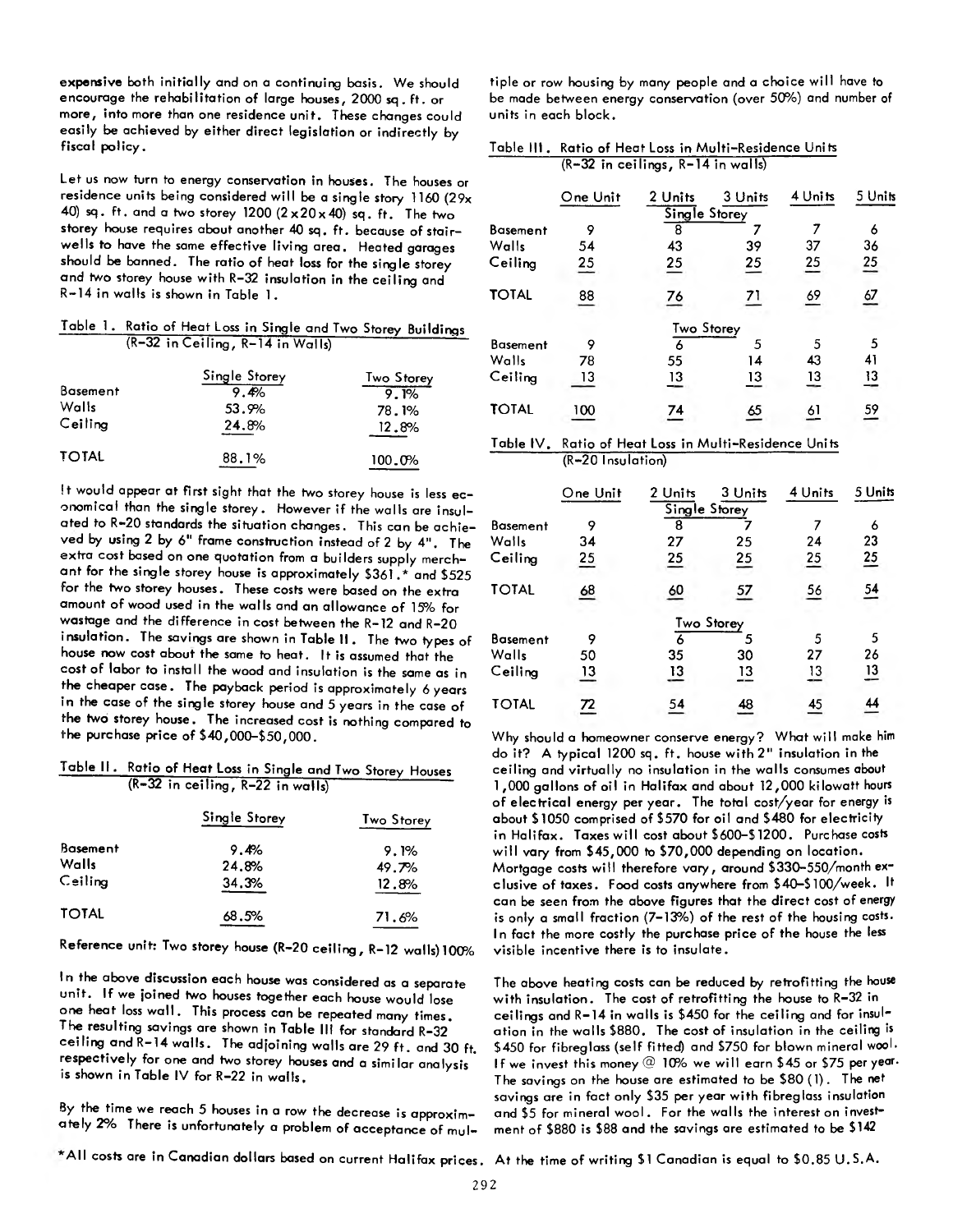giving a net saving of \$54. Although the Candian Federal Government encourages retrofilling by giving cash grants for materials used, a major cost component for insulating walls is the cost of labor (over 50%). It is beyond the scope of this presentation to discuss the complexity of the program except to say that its application varies in different parts of the country. If the federal government were really interested in energy conservation, it should allow the homeowner, in the same way that the manufacturer is allowed to depreciate machinery at an accelerated rate, to deduct the total payment for insulation from his income. Great care has to be taken in ensuring that a good vapor barrier exists in the walls when retrofitting, otherwise the undesirable side effects like the house collapsing will not be know for 5-10 years. Major repairs caused by lack of a vapor barrier w ill more than offset minor fuel savings. The only real worthwhile savings is if the houseowner can insulate the ceiling with free labor.

The government is also encouraging us to properly maintain our furnaces. The estimated savings are 10% or \$20 to \$57 per year. The cost of servicing at \$16 per hour will soon remove our savings. We should be allowed to deduct these payments from our income tax. The most important aspect of servicing is to keep the burner in a safe condition preventing explosions or fires, rather than decreasing the amount of fuel consumed. We could also be given tax incentives to install newer and more efficient furnaces.

What is our main concern about our monthly payments? The answer is "Can we afford to make the payment?". We live for today, not tomorrow which will take care of itself. A 1% deduction in interest rates w ill save us \$7/\$1000/month. Increasing the mortgage period from 20 to 25 to 30 years w ill decrease the payments by \$4-\$6/\$ 1000/month. (The extra cost is immaterial as the question is "Can we afford the monthly payment?".) The financial return may well be greater in devising schemes to decrease the mortgage payment rather than bothering about the cost of heating . The whole emphasis of management training is to place the effort on those areas where the savings will be greatest, which over the past year would be to invest in Japanese yen, German marks, and Swiss francs, which would provide a far greater return on investment than retrofitting one's house.

Now let us turn to a consideration of the space occupied by hou sing. Towns and villages were founded because they had some unique advantages over some other site. Traditionally, they were located because (1) strategic location to defend one's property, (2) a position for communication e.g., a port or ford on a river, and (3) a good place to live and had plenty of food. Subsequently, many of these towns and villages grew into cities, due in part to the small transportation distance for food. Now we find that many of our cities are consuming valuable acres of farmland. This land is in many cases defoliated for all time by osphalt and concrete and can never be reclaimed. Many municipalities do not like row housing, or cheaper housing and prefer ffie much more expensive single type houses and enact planning rules to ensure this. Marginal farmland w ill have to be increalingly used and to achieve the same results more fertilisers (requiring energy) will have to be used.

Planning rules differ from one municipality to the next. In main land Halifax, the minimum lot size for a single family dwelling is 50 ft. frontage and 5000 sq. ft. The allowance for roads in a new subdivision is from 50 to 74 ft. wide. With row housing we ®an accommodate 15 houses in 300 ft. compared to 6 for single family dwellings. For 2,112 houses, we would require roads Walling 10 miles for single housing and 4 miles for row housing. Assomewhat more than half of all residence units constructed

are single type houses we could, by constructing row housing, expect to save around 2800 miles of road, sewers, etc. and 21,000 acres of land over the next 10 years. This would cause a decrease in the road consturction industry (industrial section to be considered later) and the amount of transportation required.

In conclusion, for the housing section, it has been shown that by using row housing large amounts of energy can be saved. This is a system design for the future. Any of the other savings that can be achieved by normal maintenance will also be obtained in row housing. This type of system will also save valuable land. It is doubtful that row housing is politically acceptable to Canadians, except that condominiums and town houses are becoming popular because of the price of single type housing.

## 3. TRANSPORTATION

Transportation is one of the vital components of our environment. One aspect is the movement of raw materials to the production system and the final products to the people. The other aspect is the movement of people to and from work and for pleasure. This discussion is concerned with the transportation of people to and from work. We have to recognize that the most efficient means of transportation for short distances is the automobile. Efficient in this case includes intangible values such as convenience. One of the politician's favourite weapons is to build roads to get the economy moving and to curry favour with the voters. The quickest way to generate traffic is to build a freeway.

The road system can generally cope with the traffic demands placed on it, except for 2 hours in the morning and 2 hours in the evening. We are all familiar with traffic congestion at peak hours. Some people's solution is public transit, preferably rail and then buses. A rail transportation system is costly to build and is inflexible for future use. The bus system is also costly and practically every transit system runs at a deficit. If everyone travelled on a transit system to work it would have to increase in size and the deficits would mount.

We have to recognize that no matter what system is used we are faced with two alternatives:

(1) A transportation system which can easily cope with rush hour traffic and is practically empty all of the remaining time.

(2) A transportation system which can easily cope with traffic most of the time but will be heavily congested during peak times.

We have to balance these two requirements.

Let us try to look at the future in terms of need. First, primary and secondary manufacturing is becoming more automated and will require less manpower in the future. Secondly, the fastest growing segment is the tertiary or service industry, which includes governments. The service industry is labor intensive and is concentrated in the downtown areas. We are therefore concentrating and funnelling an ever increasing number of people into the downtown area and this area represents an increasingly smaller proportion of any metropolitan area. We therefore have to increase the efficiency of the total transportation system. This is the only way we will conserve energy. Tinkering with the system, such as installing flexible working hours, only enables traffic to flow more easily, delays a solution to the problem and conserves little energy.

The bus system is said to be more efficient than the car because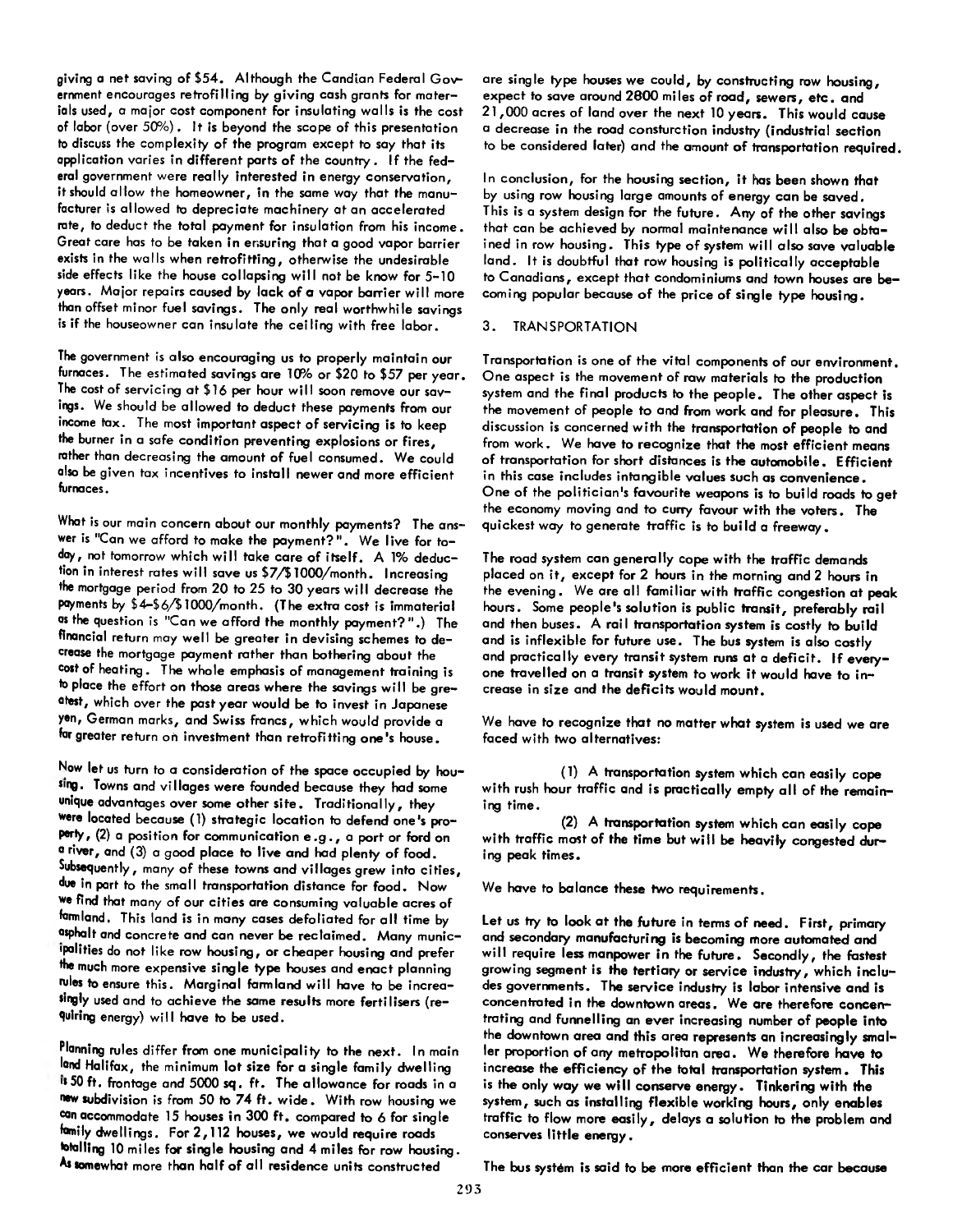it carries more people/mile/gallon than does a car. This is true, effects: but short of declaring the car illegal and heaven help the government and the economy in that case, the majority of people will not use the transit system. A diesel bus does  $4.1 - 5.5$  m.p.g. depending upon its size but in the rush hour it travels empty one way and therefore the effective number of miles per gallon is halved. A car on the other hand contains at least one person each way, but, although four to six people can travel in a car, it contains an average of 1.14 people. Using the above facts it is therefore possible to calculate relative efficiency of buses and cars (Table V) . It can be seen that large cars are similar in performance to buses and that the use of smaller cars may be more efficient. The problem is therefore to persuade more people to travel in one car in the rush hours. The above analysis also neglects the fact that the bus will travel relatively empty at the outermost points of its route even in peak hours.

Table V . Relative Efficiency of Passenger Capacity of Cars and Buses

|             |         | $#$ vehicles equi- $#$ people/ $#$<br>m.p.g. valent to 1 bus | car     | equivalent<br>people |
|-------------|---------|--------------------------------------------------------------|---------|----------------------|
| Large       | 16*     | 7.8                                                          | 6       | 46                   |
| Medium      | $21*$   | 10.2                                                         | $4 - 6$ | $41 - 61$            |
| Bus (small) | $5.5^*$ | 1/2                                                          |         | $25 - 33$            |
| Bus (large) | $4.1*$  | 1/2                                                          |         | $41 - 53$            |

\*These figures are based on miles/imperial gallon and discounting manufactures claims by 25% .

The only system that will persuade people to carpool is economic persuasion. Let us have a look at developing a system for Halifax. Halifax is probably unique among the major cities in Canada in that it has onjy 8 entry points. It is my opinion, living in the suburbs of Halifax, that most of the traffic congestion in Halifax is caused by people entering from outside. There is no metropolitan transit system and Halifax City is the only one of the three municipalities that has a decent public transit system. A metropolitan transit system is projected in the immediate future but with both local and provincial governments procrastinating it is still to be implemented.

The average daily number of vehicles entering Halifax (2) in 1975 was 97,615. If we assume that what enters will also leave, the average number of vehicles entering daily will be approximately 49,000. Further it can be estimated that approximately 17,000 (35%) of these vehicles w ill enter between 7:00 and 9:30 a .m . The proposed system to encourage carpooling is:-

(1) Each car entering between 7:00 and 9:30 a .m . will pay an entry fee of \$4.00.

(2) For each additional passenger in the car to a maximum of three the charge will be reduced \$1.00.

With only eight entry points the system could be installed easily and cost very little to run and would produce enormous revenues. (Table VI).

The only difficulty with implementing this system is a political one. Although some jurisdictions have introduced restrictions on the lines advocated, these restrictions were introduced to relieve congestion (socially desirable) and not to conserve energy and there is little likelihood of any government deigning to consider this type of system for fear of losing votes in the next election.

If this system could be proclaimed, it would have two desirable

(1) A metropolitan transit system would be implein a short time.

(2) The revenues accruing from this system could be used to develop the transit system.

Table VI Revenues from Entry Charges to City of Halifax

| people/ |         | $# \text{ cars} /$ |                |
|---------|---------|--------------------|----------------|
| car     | Revenue | day                | Annual Revenue |
|         | \$4.00  | 19,380             | \$20,155,200.  |
| 1.14    |         | 17,000             | 17,061,200.    |
| 2       | 3.00    | 9,690              | 7,558,200.     |
| 3       | 2.00    | 6,460              | 3,359,200.     |
| 4       | 1.00    | 4,845              | 1,259,700.     |

If the changes could have been implemented in 1976 and only cars with 4 people entered the city the revenues of \$1,260,000 would pay the Halifax transit deficit of approximately \$1,200,000 and the minimum fee would have to have risen to about \$1.50 to cover the 1978 deficit. The system would also act as a filter for traffic entering the city and thus relieve congestion. There are also other variations of the system such as 4 toll booths for cars with 4 or more people and one toll booth for others.

It has been suggested that in order to increase the speed of buses transit only lanes on roads should be developed. However, transit only lanes are inefficient as they would tie up a lot of expensive roadway. Transit only lanes should only be considered if buses are using them every few seconds.

Let us now turn and look at the distance travelled by drivers. If we return to the Halifax situation and charging drivers entering Halifax it would appear that the average distance travelled by these drivers would be in excess of 20 miles. In a year this amounts to approximately 5,000 miles. The average driver is generally assumed to drive 10,000 miles and therefore, by carpooling more extensively than in the past, considerable savings in gasoline would be obtained. The results are shown in Table V II.

Table VII. Savings in Gasoline Achieved by Car-pooling

| People/Car | Average # miles/car | Savings in Gasoline |  |
|------------|---------------------|---------------------|--|
|            | 10,000              |                     |  |
| 2          | 7,500               | 25%                 |  |
| 3          | 6,666               | 33%                 |  |
| 4          | 6,250               | 37.5%               |  |

These savings are permanent and are in addition to any savings that government regulations on the performance of cars will achieve. The above savings w ill involve a drop in federal and provincial revenues (Nova Scotia) of \$425,000 and \$890,000 respectively (based on average mileage of 16 mpg).

If the owner of an automobile travels an average of 5,000 miles to and from work, it follows that provincial and government gas oline tax revenues will drop 37.5% from gasoline tax. In the case of the Nova Scotia Government this would involve a loss of \$13 million. These revenues, as Government expenses always increase, never decrease, w ill have to be replaced and this can only be done by increased taxes either on gasoline (10 cents/gallon) or something else. Unfortunately, it has been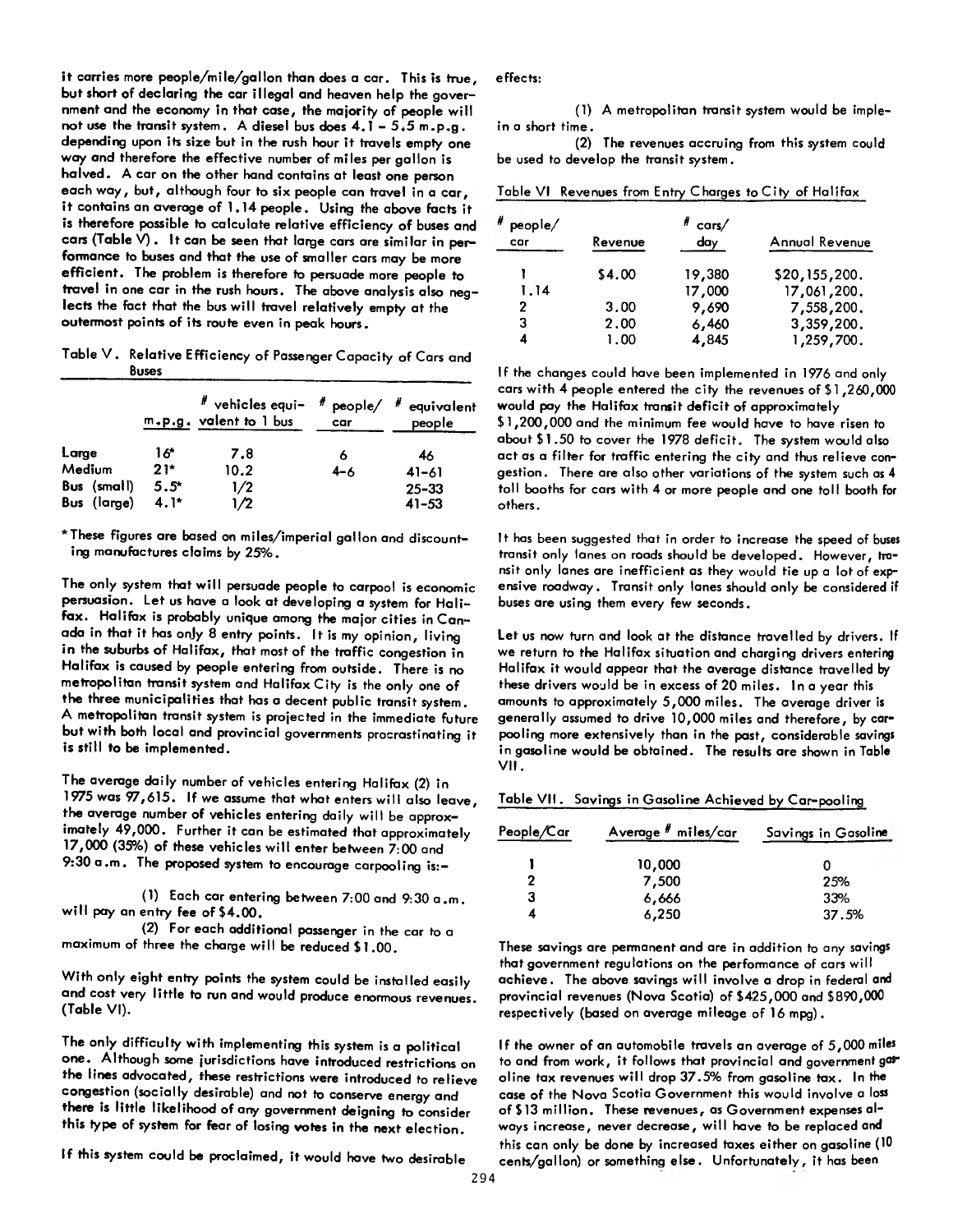impossible to determine the average mileage a car owner drives to and from work in order to obtain better cost estimates.

The net effect of the above system is that congestion in downtown areas would be eased as the number of cars would be decreased by 73% . This means that in most cases our present road system would be able to cope for years to come with the expected traffic. Also the revenues from entry charges could be used to develop better transit systems.

Let us now turn and look at the space occupied by housing. We previously showed that 2112 standard single storey houses would require 10 miles of road and two storey row houses would require 4 miles of road. Most new houses are built on the boundaries of cities and the occupants will therefore have to travel a long way to work. Let us assume that one occupant from each house will travel to work in a car by himself and that the houses are arranged on one long road stretching from the city centre to the final house. The numbers of miles travelled/day using one person/car and 4 people/car is shown in Table VIII. The number of buses re-

Table VIII. Total Miles Travelled to and from Work Per Day

|              |         | Length Miles travelled/day |                  | <b>Buses</b>     |      |
|--------------|---------|----------------------------|------------------|------------------|------|
|              | (miles) | of road One person<br>/саг | 4 people<br>/car | required mileage |      |
| Single House | 10      | 21,120                     | 5,280            | 46               | 1760 |
| Duplex       | 6       | 12,672                     | 3,172            | 26               | 1040 |
| 5 Houses     | 4       | 8,448                      | 2,112            | 18               | 720  |

quired for each peak 2 hour period assuming each bus will carry 50 people and average 10 miles/hour is also shown. If there are fwo 5 mile roads stretching out from the city centre the above figures will be halved. A 50 seat bus costs \$36,000 and has an operating cost of approximately \$1.16/mile. If it is desired to maintain a 15 minute service for this road throughout the day we would require 7 , 5 , and 4 buses respectively.lt is by a combination of transit and cars that we can maintain a minimum investment for a good transit operation rather than operating on a boom and bust system.

Now let us consider the operating performance of cars. The question as to the type of car one can afford is the same as for the house "Can I afford the payment?". We will see once again that that energy operating costs are of minor concern in the operating cost of a car. It would appear that most people sell a car either at the end of or before the last payment is due. The costs of operating a car is shown in Table IX .

The gas bills are based on average mileage 10,000 and 6,250 miles/year and a cost of \$ 1 .00/gallon. The list price for the car is minimum list price. The insurance rate (Halifax) is paid in a lump sum but is broken down to a monthly figure to bring it to a comparative basis and is based on \$100 deductible, accident free driver who is over 25 years of age. The above costs do not allow for depreciation or maintenance. The cost of gasoline is no more than one fifth the cost of operating a car and carpooling brings a dramatic decrease in the cost.

The federal government encourages us to have regular tune ups on our car to save 10-15% gasoline. This would give us annual \*ovings of \$30-50 for a large car and \$22-33 for a small car. These days you are lucky if the cost of one engine tune up comes to less than the annual savings. The most important aspect of the tune up is that the car will perform well and get us to where we want to go.

## Table IX . Operating Costs of Car

| Car    | Cost | Down<br>Payment                            | Monthly Payment | 36 mth 48 mth      | mpg | Insurance<br>(Halifax) |
|--------|------|--------------------------------------------|-----------------|--------------------|-----|------------------------|
|        |      |                                            |                 |                    |     |                        |
| Large  | 7000 | 1750                                       | 178             | 142                | 20  | 31.00                  |
| Medium | 6000 | 1500                                       | 153             | 122                | 24  | 28.00                  |
| Small  | 5000 | 1250                                       | 127             | 102                | 30  | 23.00                  |
|        |      | Gas bill/mth.<br>$\overline{10,000}$ 6,250 |                 | Parkina<br>Monthly |     |                        |
|        |      | 42<br>26                                   |                 | $20 - 30$          |     |                        |
|        |      | 35<br>22                                   |                 | $20 - 30$          |     |                        |
|        |      | 28<br>18                                   |                 | $20 - 30$          |     |                        |

In summary for the transportation section, it has been shown that car pooling will produce dramatic savings in gasoline consumption, decrease traffic congestion and that the revenues resulting from entry fees into the downtown area in peak hours could be used to defray deficits for transit coperations and also to expand transit systems. The most important aspect of operating a car is not the cost of gasoline, which would have to increase to approximately three times its present level to become comparable to the monthly payments required to purchase a car. The design and layout of subdivisions is also important in decreasing both the mileage driven and the consumption of gasoline. The suggested improvements will require strong government action.

## 4. INDUSTRIAL ACTIVITY

Conservation of energy **1n** housing and transportation will lead to a decrease in industrial activity and further energy savings, which will be in addition to any savings that present government regulations will effect in the future. First of all, let us have a look at the effect of housing. The number of single houses started generally is over half of the residence units constructed. This means that in the next 10 years over 1,000,000 single houses will be started. If we build single houses, we will require 4700 miles of road alone for road frontage along the houses by only 1900 miles for row housing. There will also be corresponding decreases in the length of sewer pipes, power lines, telephone lines, etc. The estimated savings are a minimum of \$3.0 billion and this means that a large number of manhours will be lost and consequently leading to a decrease in employment opportunities.

Carpooling will give significant reductions in annual mileage. The entry fee to downtown areas will not increase the cost of living but will decrease it because of savings affected by not driving cars. In the case of Halifax the number of entries into the city should decrease and if this falls by 75% (4 people to a car) no major road improvements in the Halifax area would be needed in the forseeable future. The three major effects would be:

(1) The loss of provincial or state revenues (In Nova Scotia this would be around \$13 million).

(2) Considerable decrease in cash flow to oil companies and decreased profits.

(3) Bankruptcy for many service station operators.

These effects could only be avoided by major increases in the cost of gasoline.

People generally change their cars every 2 to 3 years.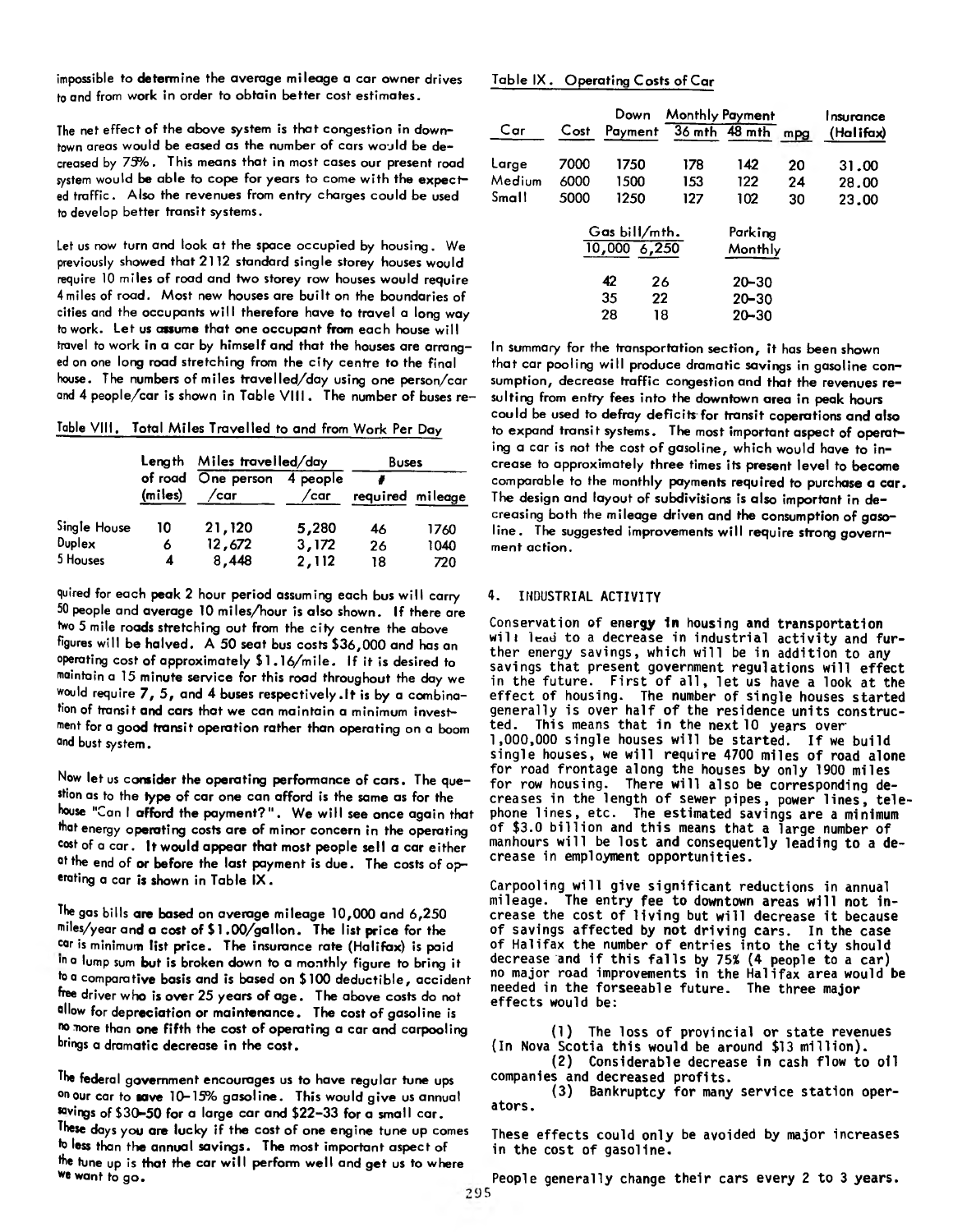Table X. Effect of Time Change on Demand of Cars

| Average Mileage | Time Change | Demand for New Cars |
|-----------------|-------------|---------------------|
| 10,000          | $2.0$ years | $100\%$             |
| 7,500           | 2.7 years   | 75%                 |
| 6,667           | $3.0$ years | 67%                 |
| 6,250           | $3.2$ years | 63%                 |

Table XI. Effect of Increased Average Life on New Car Sales

| Present<br>Average<br>Life | Average<br>Mileage      | New Avg.<br>Life           | New car<br>Market %          | Time to Reach<br>New Level.<br>Years |
|----------------------------|-------------------------|----------------------------|------------------------------|--------------------------------------|
| 10 years 10,000            | 9,000<br>7,500<br>6,250 | 10<br>11.1<br>13.3<br>16.0 | $100\%$<br>90%<br>75%<br>62% | 0<br>11<br>13<br>16                  |

This is based on the fact that somewhere between every 20,000 - 30,000 miles is a good time to change cars. With carpooling there would be a significant drop in the mileage and if we say that an average car is changed every 20,000 miles the time change is shown in Table X.

The car industry in Canada is approximately 1,000,000 new cars/year. When the affect of carpooling is felt, the number of new cars needed will fall. The average life of a car (8-10 years) which is a function of mileage, age and economic activity, would increase with car pooling. It is unlikely that anyone who, at present, changes his car every 20,000 miles would continue to change his car every two years but that the car would probably be changed somewhere between 12,500 and 20,000 miles. If the average life of a car is increased, new car sales will fall (Table XI). This is contrary to the long term expectations of the automobile industry.

The automobile manufacturing industry employs around 80,000. If the effect of carpooling is to decrease the demand for automobiles by around 25%, the number of persons employed would fall by approximately 20,000. This analysis does not take into account all the thousands of other people employed or affected by the automobile industry. The net effect would be to greatly increase unemployment, which would mean that taxes would have to be increased to pay unemployment and welfare benefits.

One example of the effect decreased automobile demand would have is on the steel industry. In 1977, the automobile industry in the U.S.A. consumed 21.5 million tons of steel (23% of domestic production). Although the weight of cars will continue to be reduced, the steel industry expects that the total quantity of steel sold will be about the same after allowing for increased car sales of 2% per year. If carpooling decreased the demand for cars by 25%, the demand for steel would be reduced by about 5% leading to an even greater surplus capacity in the steel industry.

Now let us consider electrical energy. We, in Nova Scotia, have been told that in order to avoid skyrocketing costs for electrical energy we will have to practice conservation. Last year the Nova Scotia Power Corperation incurred total costs of approximately \$155 million and the cost of fuel was approximately \$80 million. The company incurred a loss of \$9 million on its operations. If everybody embarked on a program of conservation and was successful in cutting consumption by 50%, revenues would be \$73 million. The cost of fuel would drop to about \$40 million but the other operating

costs would remain the same (\$75 million) and a net loss of \$35 million would result. Therefore in order to avoid a loss, the fee schedule would have to be increased by 48%. The fee schedules would have to be increased even more drastically for those utilities using more capital intensive methods of generating electricity, e.g., hydro-electric and nuclear power stations.

Two electric utility companies in Canada have recently stated that part of the increase in rates was because the increase in the amount of electricity consumed was less than expected and one of the companies employs public relations personnel who go round advising people how to conserve in the use of electricity. Two successive increases of 47% and 16% in power rates was one of the contributing factors in the fall of the Nova Scotia Government in a recent election.

The North American Society revolves around a high pressure advertising system. The two main advertising media are electronic (TV and radio) and newspapers. newspaper is comprised of 70-75% advertising. While a manufacturer has a right to advertise his products, one can question whether or not a product is over promoted. Many grocery chains use two full pages to advertise their merchandise. One local chain in Halifax is able to get into 2/3 of a page more information than the others give in two pages. If we follow this to its conclusion and advertisers used the space they needed rather than what they think they needed, the size of the newspaper could drop by 15%. The pulp and paper industry manufactuers around 9,000,000 tons of newsprint per year and employs around 85,000 people. About 90% of this newsprint is exported. Although the pulp and Paper industry is a large energy user, it is very unlikely that the Canadian Government would carry on a campaign to get other countries to cut down on the size of their newspapers as the industry employs many people and helps Canada's balance of payments.

The Canadian Government is proposing that the miles per gallon for automobiles will increase from 17.5 in 1975 to 26 in 1980 to 33 in 1985. These savings will be achieved by improved technology and by greatly decreasing the average size and weight of cars. The profit on a large car is greater than on a small car and if the automobile manufacturer is to make the same total profit the price of automobiles will have to be increased. Government revenues will also correspondingly fall. This is illustrated in Table XII. The present system uses profit margins of 20% for the retailer and manufacturer and a Federal Sales (or Excise) tax of 12%. The totals are for the sale of 100 cars. "Future 1" shows how the revenues will decrease at all three levels. "Future 2" shows the price levels when total profits are once again increased to their present levels which involves increases in the profit margins to 22.2%, 13% and 21.6% for the manufacturer, government and retailer respectively, giving a total increase of 4.2% in the final price of the car. These changes may be masked somewhat by the effects of inflation and cost of improved technology but nevertheless it is still there.

The phenomenon illustrated above for electrical energy conservation will increase the unit cost applies in all cases to producers and suppliers of energy. Oil refineries in Eastern Canada are estimated to be running 30% below capacity compared to around 10-15% in 1976 and 98% 1973. The better mileage of the 1979 model cars will also lead to a decrease in consumption of oil. The lost sales in 1976 amounted to \$100 million. If follows that the unit cost (\$/gallon) must increase for both oil companies and service stations. One of three paths will be followed: (1) some service stations and refineries will close, (2) the price of gas will be in'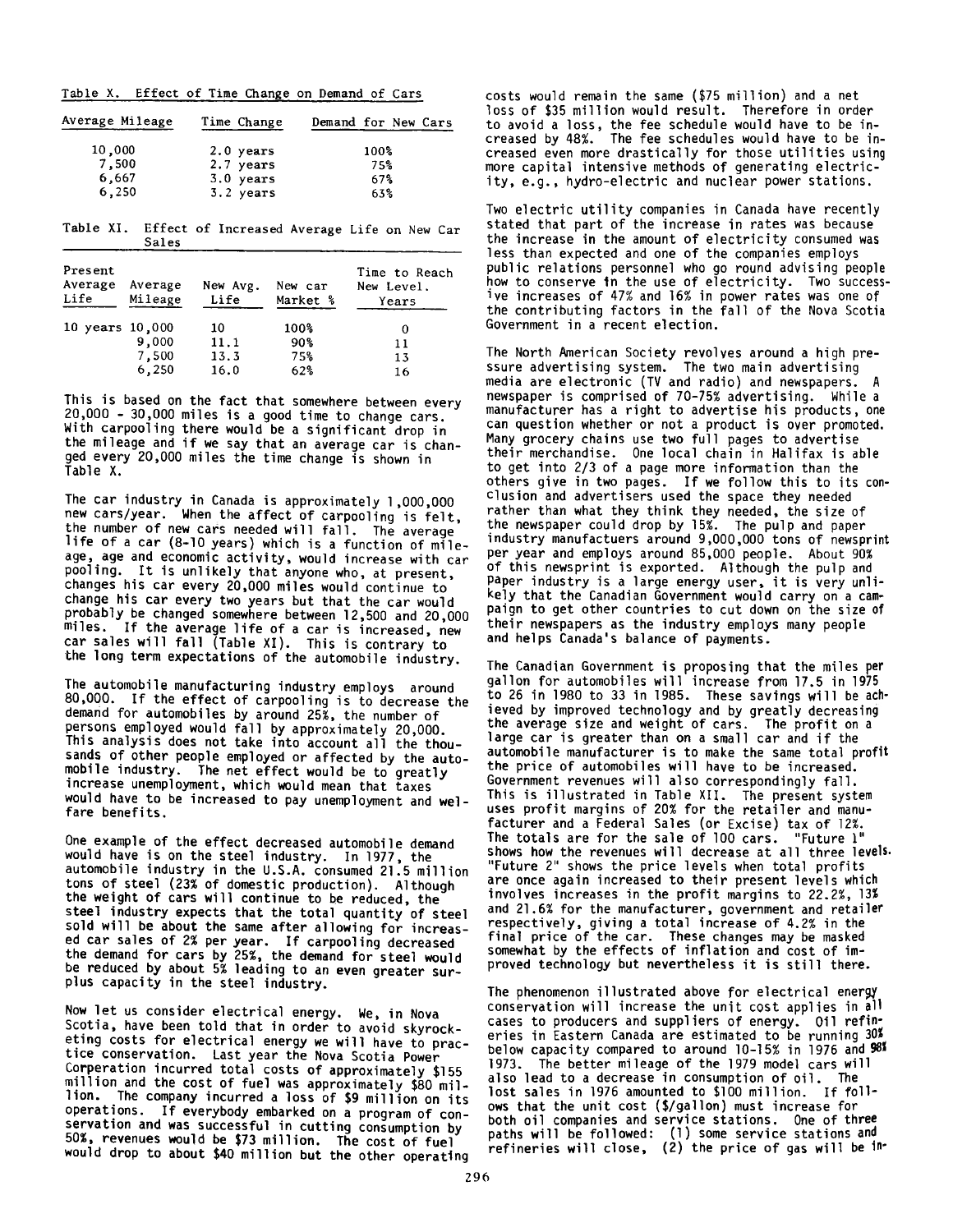**Table XII. Effect of Product Mix Changes on Profits and Government Revenues**

|         |               |                 |                 |                     |                    |                      |                               |                             | Estimate           |
|---------|---------------|-----------------|-----------------|---------------------|--------------------|----------------------|-------------------------------|-----------------------------|--------------------|
| System  | Model<br>Type | Market<br>Mix % | Retail<br>Price | Retailers<br>Profit | Wholesale<br>Price | Federal<br>Sales Tax | Manufacuters<br>Selling Price | Manufacturers<br>Profit 20% | Manufact'd<br>Cost |
| Present | Large         | 30              | 6,000           | 1,000               | 5,000              | 536                  | 4,464                         | 744                         | 3,720              |
|         | Med.          | 40              | 5,000           | 833                 | 4,167              | 447                  | 3,720                         | 620                         | 3,100              |
|         | Small         | 30              | 4,000           | 667                 | 3,333              | 357                  | 2,976                         | 496                         | 2,480              |
|         | <b>TOTAL</b>  | 100             | 500,000         | 83,330              |                    | 44,670               |                               | 62,000                      |                    |
| Future  | Large         | 5               | 6,000           | 1,000               | 5,000              | 536                  | 4,464                         | 744                         | 3,720              |
| 1.      | Med.          | 40              | 5,000           | 833                 | 4,167              | 447                  | 3,720                         | 620                         | 3,100              |
|         | Small         | 55              | 4,000           | 667                 | 3,333              | 357                  | 2,976                         | 496                         | 2,480              |
|         | TOTAL         |                 | 450,000         | 75,005              |                    | 40,195               |                               | 55,800                      |                    |
| Future  | Large         | 5               | 6,248           | 1,110               | 5,138              | 591                  | 4,547                         | 827                         | 3,720              |
| 2.      | Med.          | 40              | 5,211           | 926                 | 4,285              | 496                  | 3,789                         | 689                         | 3,100              |
|         | Small         | 55              | 4,165           | 740                 | 3,425              | 394                  | 3,031                         | 551                         | 2,480              |
|         | <b>TOTAL</b>  |                 | 468,755         | 83,290              |                    | 44,330               |                               | 62,000                      |                    |

creased, or (3) prices will decrease to encourage consumption and maintain cash flow and eventually leading to the first alternative. The third path is already being followed, as oil companies are selling residual fuel oil at prices below that of natural gas, which is supposedly regulated at 85% of the oil price, resulting in one gas utility company not being able to accept all the gas it has contracted for but will have to pay for the contracted amount. As the utility company is allowed to maintain a certain return on investment, the price of gas will have to increase to offset the loss.

It has been shown in this section that provincial or state and federal revenues will fall. We are faced with a quandary: do we conserve now, incurring larger unit costs and higher unemployment and reap the benefit in the future or do we practice less conservation keeping the unit costs down and employment up and risk a difficult position in the future. Governments appear to have followed the latter course.

## 5. FUTURE SOURCES OF ENERGY

It has been previously mentioned that energy is derived from one of two sources, viz., nuclear fusion and gravitational forces. Nuclear fission power stations are currently operating but once again one is looking at a limited fuel resource. Both nuclear fusion and nuclear fission power stations involve some risk and there is the problem of the disposal of waste radio-active material. Our time frame of decision making is too small for us to accurately assess the risks and problems attached to these sources of energy. One is therefore left to the conclusion that our future supplies of ener energy should come from one of three sources, viz.,

|              | (1) Nuclear Fusion ---------Solar Energy |  |
|--------------|------------------------------------------|--|
| $\mathbf{r}$ |                                          |  |

(2) Wind. (3) Gravitation----------- Tidal Power.

Wind has been used for centuries as a source of power. **A** combination of wind and sails was used for transportation. Windmills were used as a source of energy for pumps and grinding wheat to make flour. There is no doubt that windmills will once again be used as a source of energy and are probably best suited for more remote communities. The main problems with windmills are the design of large generators and to develop a storage system for the energy generated.

The largest source of gravitational power available is tidal power. The amount of power that can be harnessed from tides at the moment is miniscule compared to the

total energy demand. Even the best source, the Bay of Fundy, may run into considerable problems with silt. Furthermore, one cannot forecast what the environmental effects of such a scheme may be.

The remaining source is solar energy. All our present fossil fuels are derived from solar energy. The problem is therefore to effectively utilise solar energy. There are many places in the world where the sun burns all day, with hardly ever a cloud in sight. These deserts would make ideal solar collectors and one has therefore to design a system to transport and store the energy in a suitable form for use when needed. Also there are many ways in which solar energy can be used, see Fig. 1, to provide energy and sustain life on earth. In essence these processes were the ones used in producing fossil fuels.

These wind and solar energy systems may well provide problems for governments. At the moment governments derive considerable revenue from fuel, but as the wind and sun are free and we can all to some extent utilise these sources, government revenues will fall and these will have to be replaced somehow. Also it is unlikely that governments, which have spent billions of dollars on nuclear systems, are going to look favourably on "free" systems and have to admit that they have wasted their investment.

#### & CONCLUSIONS

It has been shown that massive energy savings can be achieved by looking at the total system but at some cost in employment and economic activity. In new housing it is estimated that energy savings of over 50% compared to the present standard house could be achieved and that a large amount of land could be preserved for agriculture but there will be problems in the acceptance of row housing. Energy conservation in transportation will be affected by housing design, but most savings (25-35%) will be incurred by carpooling, which could be brought about by charging entry fees to downtown areas and these fees could be used to develop better transit systems. Energy conservation will, as depicted here, have an adverse effect on industrial activity leading to increased prices, decreasing government revenues and more unemployment. It will therefore be necessary to encourage development of those areas of the economy which are non-intensive energy consuming to take up the slack.

It is the responsibility of governments to lead and market the proposed systems to the people they represent. The present government efforts, upon closer exam-